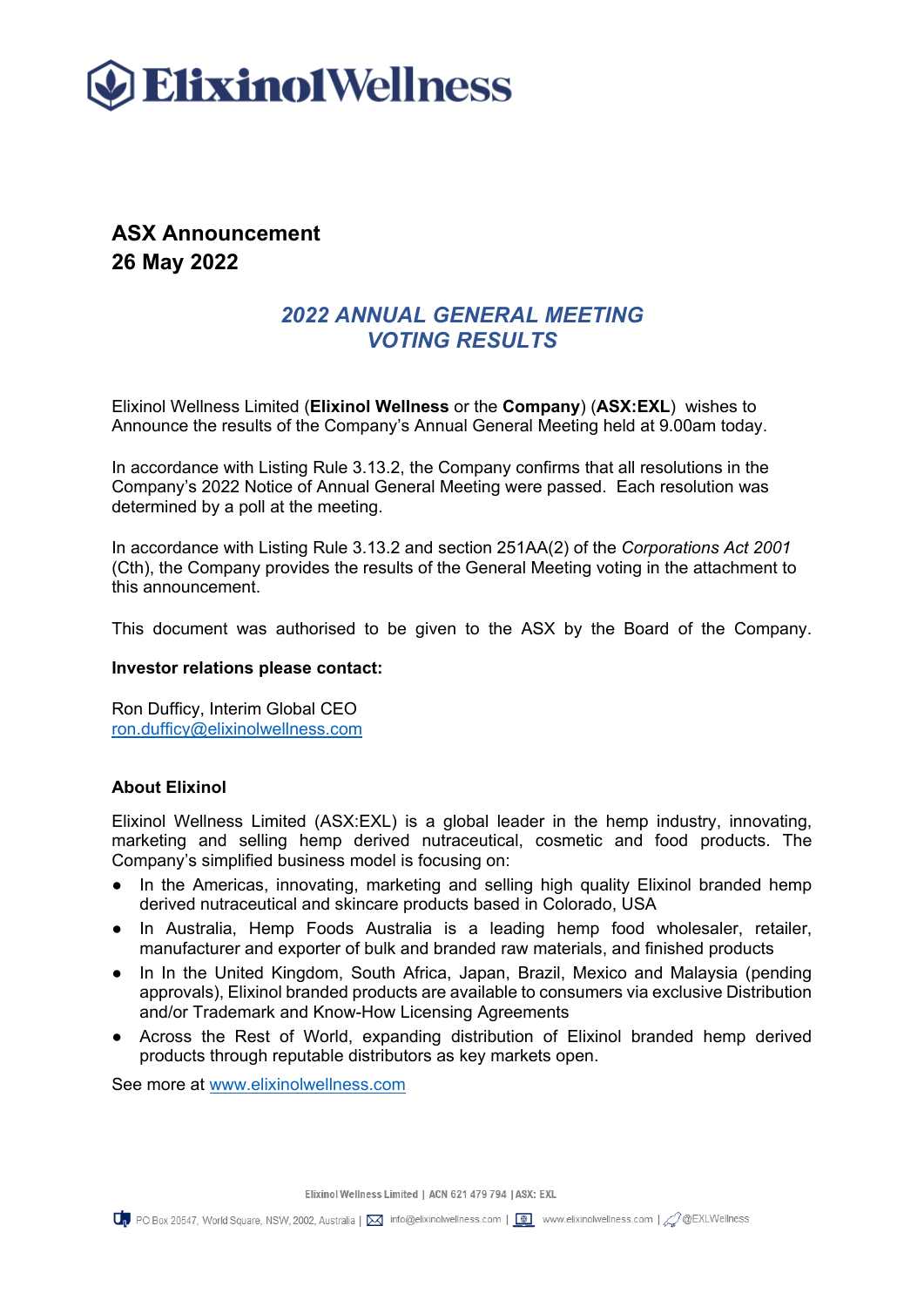# **Disclosure of Proxy Votes**

**Elixinol Wellness Limited Annual General Meeting** Thursday, 26 May 2022



In accordance with section 251AA of the Corporations Act 2001, the following information is provided in relation to resolutions put to members at the meeting.

|                                                                                                                       |                                                   |                                                                                         | <b>Proxy Votes</b>   |                     |                | Poll Results (if applicable)        |                      |                     |                |
|-----------------------------------------------------------------------------------------------------------------------|---------------------------------------------------|-----------------------------------------------------------------------------------------|----------------------|---------------------|----------------|-------------------------------------|----------------------|---------------------|----------------|
| <b>Resolution</b>                                                                                                     | Decided by<br>Show of<br>Hands (S)<br>or Poll (P) | <b>Total Number</b><br>of Proxy Votes<br>exercisable by<br>proxies validly<br>appointed | <b>FOR</b>           | <b>AGAINST</b>      | <b>ABSTAIN</b> | <b>PROXY'S</b><br><b>DISCRETION</b> | <b>FOR</b>           | <b>AGAINST</b>      | <b>ABSTAIN</b> |
| 1 Re-election of Director - Mr Oliver<br>Horn                                                                         | P                                                 | 33,673,327                                                                              | 32,301,707<br>95.93% | 1,261,640<br>3.75%  | 956,950        | 109,980<br>0.33%                    | 36,430,554<br>96.65% | 1,261,640<br>3.35%  | 1,367,909      |
| 2 Election of Director - Mr David<br>Fenlon                                                                           | P                                                 | 34,586,267                                                                              | 34.014.961<br>98.35% | 461.326<br>1.33%    | 44,010         | 109.980<br>0.32%                    | 38,143,808<br>98.81% | 461,326<br>1.19%    | 454,969        |
| 3 Remuneration Report                                                                                                 | P                                                 | 3,501,807                                                                               | 2,249,169<br>64.23%  | 1,173,482<br>33.51% | 201,259        | 79,156<br>2.26%                     | 5,768,841<br>78.45%  | 1,584,441<br>21.55% | 399,808        |
| 4 Issue of Performance Share Rights<br>under the Elixinol Wellness Limited<br>Equity Plan - Ms Helen Wiseman          | P                                                 | 3.644.693                                                                               | 1,337,993<br>36.71%  | 2,207,544<br>60.57% | 995,873        | 99.156<br>2.72%                     | 5,076,214<br>69.69%  | 2,207,544<br>30.31% | 1,406,832      |
| 5 Issue of Performance Share Rights<br>under the Elixinol Wellness Limited<br>Equity Plan - Mr Paul Benhaim           | P                                                 | 3.644.693                                                                               | 1,283,344<br>35.21%  | 2,262,193<br>62.07% | 995,873        | 99,156<br>2.72%                     | 4,688,083<br>60.93%  | 3,006,634<br>39.07% | 995,873        |
| 6 Issue of Performance Share Rights<br>under the Elixinol Wellness Limited<br>Equity Plan - Mr Oliver Horn            | P                                                 | 3.644.693                                                                               | 1,273,056<br>34.93%  | 2,272,481<br>62.35% | 995,873        | 99,156<br>2.72%                     | 3,945,987<br>51.28%  | 3,748,730<br>48.72% | 995,873        |
| 7 Issue of Performance Share Rights<br>under the Elixinol Wellness Limited<br><b>Equity Plan</b><br>- Mr David Fenlon | P                                                 | 3,641,360                                                                               | 1,302,793<br>35.78%  | 2,239,411<br>61.50% | 999,206        | 99.156<br>2.72%                     | 4,309,206<br>65.80%  | 2,239,411<br>34.20% | 2,141,973      |